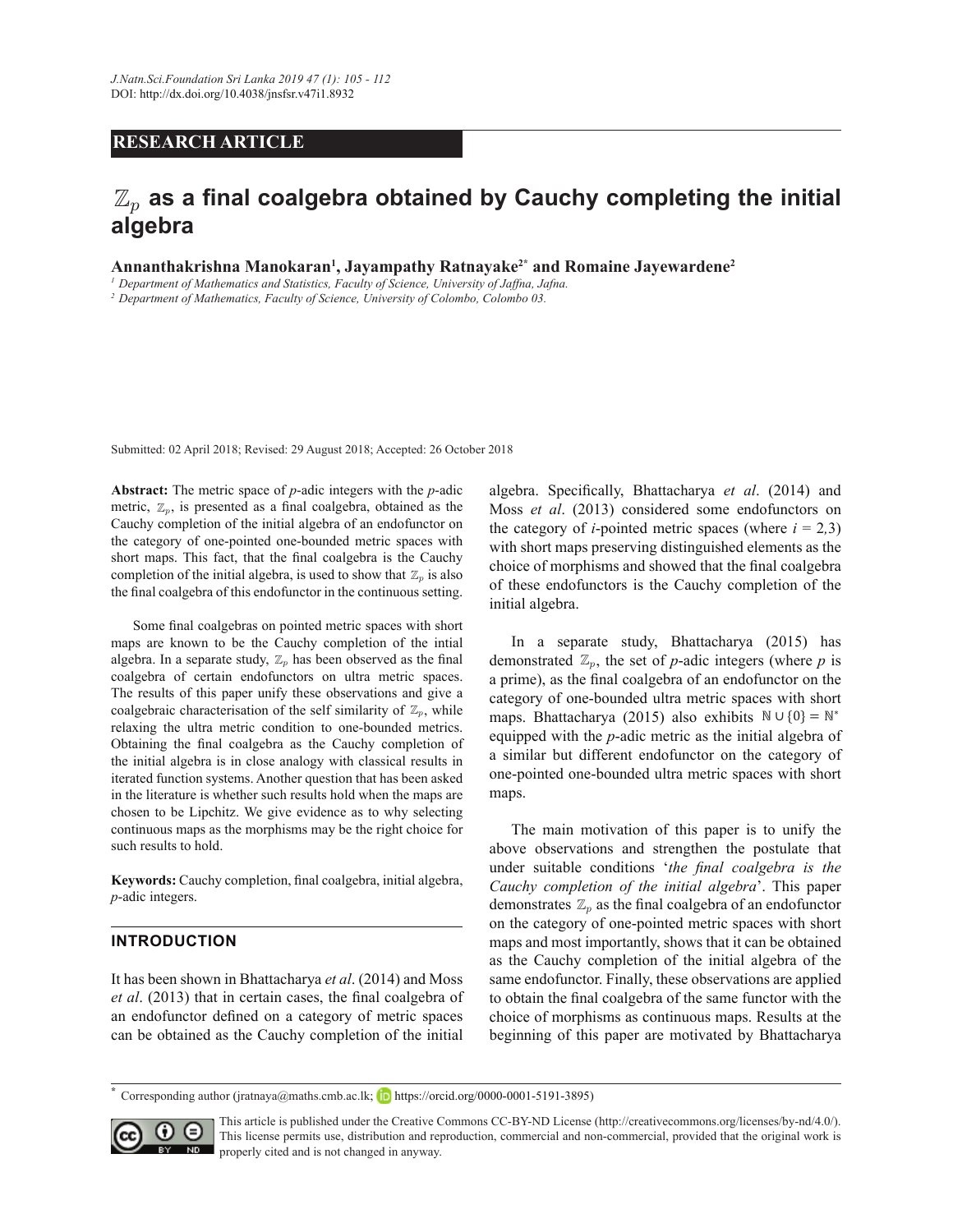*et al.* (2014); however, the discussion on continuous  $F_1X =$ maps is new and applicable to the cases considered in that paper. Comparing with Bhattacharya (2015), this work emphasises on the one-pointed case, relaxes the ultra metric condition, works with an approach which *Allows us to deal with both short maps and continuous* maps, and identifies the main objects of interest as the *L* The *Collman of the same functor* as the initial algebra and final coalgebra of the same functor where the latter is the Cauchy completion of the former.  $\frac{1}{p}$ muar arge ojn object  $\epsilon$ 

We will use the following terminologies and notations throughout this paper. A one-pointed set is a set having noughout this paper. A one-pointed set is a set having<br>one distinguished element. Such a set is denoted by a  $(X, *)$ , where  $* \in X$  is the distinguished element of  $X$  is the distinguished element of  $\frac{X}{X}$ . We will often omit the distinguished point from the Lem description of the set and simply write, 'Let X be a onepointed set'. To differentiate the distinguished points of two (or more) one-pointed sets *X* and *Y*, we will use subscripts and write  $\ast x$  and  $\ast y$  for  $\ast$  of *X* and  $\ast$  of *Y*, expectively. There is the category of one-pointed sets, denoted by  $Set_1$ , whose objects are one-pointed sets and elements. A one-pointed metric space  $(X,d)$  is a one pointed set  $X^-(X, \cdot)$  equipped where  $d$ ; i.e.,  $d(x,y) \leq 1$ ,  $\forall x, y \in X$ . exercise *X* and the pointed metric space  $(X, y)$  is a one-<br>pointed set  $X = (X, *)$  equipped with a one-bounded morphisms are functions preserving the distinguished and  $*$  or  $I$ , ii). Lipschitz  $\mathbf{d}$   $\mathbf{d}$   $\mathbf{d}$ of two (of more) one-pointed sets  $X$  and  $Y$ ,<br>subscripts and write \*x and \*Y for \* of  $X$ respectively. There is the category of one-pointed sets, metric  $a$ , i.e.,  $a(x,y) \ge 1$ , vx, *ε*ιτης απόπει στεπιση<br>σπίς hed noint from ry of one-nointed set  $\Gamma$  $\frac{1}{4}$  $X$ . We will  $\frac{1}{s}$  and  $\frac{1}{s}$  $\hat{a}$ ି respectively. Th

The class of one-pointed metric spaces can be raised The class of one-pointed metric spaces can be raised<br>to the categories  $Met_1^S, Met_1^I$  and  $Met_1^C$ , where the choice of and Continuous maps that preserve the distinguished element. The superscript denotes the choice of the<br>morphisms and the subscript 1 emphasises the onemorphisms and the subscript 1 emphasises the one-<br>pointed case. Note that  $Met_1^L$  and  $Met_3^S$  are subcategories forgetful functor from these categories ( $Met_1^S$ ,  $Met_1^L$  and for the categories  $n_1, n_2, n_3, n_4, n_5, n_6, n_7, n_8, n_9$  where the choice of morphisms are respectively short maps, Lipschitz maps and committed maps that preserve the distinguished element. The superscript denotes the choice of the pointed case. Note that  $met_1$  and  $met_1$  are subcategories<br>of  $Met_1^c$ ,  $Met_2^c$  is a subcategory of  $Met_1^L$  and there is a morphisms and the subscript 1 emphasises the  $Met_1^C$  to  $Set_1$ . The class of one-pointed metric spaces can be far<br>the categories  $Met_1^S$ ,  $Met_1^L$  and  $Met_1^C$ , where the choic morphisms and the subscript 1 emphasises the<br>pointed case. Note that  $Met_1^L$  and  $Met_2^S$  are subcatego  $C = \frac{1}{2}$ form of  $Met_1^C$ ,  $Met_2^C$  is a subcategory of  $Met_1^C$  and there is a subcategories of  $Met_2^C$ . The class of one-pointed metric space ŽƌƌĞĐƚŝŽŶƐ  $\mathfrak{m}$ <sub> $\mathfrak{m}$ </sub>  $\mathfrak{m}$   $\mathfrak{m}$ 

 $\overline{a}$ on  $Set_1$  defined as follows are central to the discussion  $\{0, 1, \cdots, p-1\}$ . For a one-pointed set  $(X, *)$ , we a define  $F_1X = X \times V_p$ , which is a one-pointed set with the distinguished element (c.0). Given a marnhim ϭϭ͘ ܵ݁ݐ<sup>ଵ</sup> One-pointed metric spaces and the endofunctor  $F_1$  $\overline{a}$ define  $T_1 X = X \times v_p$ , which is a one-pointed set with<br>the distinguished element (\*,0). Given a morphism  $F_1 f(x, a) = (f(x), a)$ .  $F_1 f$  preserves the distinguished point of  $F_1 f(x, a) = (f(x), a)$ . ( $f(x, a)$ ) ( $a$ ) Thus this  $f: X \to Y$  of  $Set_1, F_1f: X \times V_p \to Y \times V_p$  is given by  $\overline{c}$ of this paper. Fix a prime number *p* and let  $V_p =$ One-pointed m point as  $F_1 f(*_X, 0) = (f(*_X), 0) = (*_Y, 0)$ . Thus, this definition makes  $F_1$  an endofunctor on  $Set_1$ .  $\overline{a}$ 

> The endofunctor  $F_1$  can be lifted to an endofunctor on  $\frac{1}{p}X$  represents the metric space obtained by contracting *Met*<sup>*c*</sup><sub>1</sub> as follows. Given a one-pointed metric space  $(X,d)$ , X by a factor of  $\frac{1}{p}$ ; i.e.,  $d_{\frac{1}{p}X}(x, y) = \frac{1}{p}d_X(x, y)$ . The set  $V_p$  is given the discrete metric. We let

 $\frac{1}{p}X \times V_p$  and give it the maximum metric; namely,  $d((x_1, a_1), (x_2, a_2)) = \max\{\frac{1}{n}\}$  $\frac{1}{p}d(x_1, x_2), d(a_1, a_2)\}.$  Here, we have used the same letter  $d$  to identify the metric on  $\frac{1}{p}X$ , on  $V_p$  and on  $\frac{1}{p}X \times V_p$ , since it is understood from the  $\frac{p}{p}$ , on  $\frac{p}{p}$  and on  $\frac{p}{p}$  and  $\frac{p}{p}$  and  $\frac{p}{p}$  and  $\frac{p}{p}$  and  $\frac{p}{p}$  and  $\frac{p}{p}$  and  $\frac{p}{p}$  and  $\frac{p}{p}$  and  $\frac{p}{p}$  and  $\frac{p}{p}$  and  $\frac{p}{p}$  and  $\frac{p}{p}$  and  $\frac{p}{p}$  and  $\frac{p}{p}$  $F_1 X$  is one-bounded.

As in the set case, let the distinguished element of  $\frac{1}{p}X \times V_p$  be  $(*_X, 0)$ . Thus,  $F_1X = \frac{1}{p}X \times V_p$  is a onepointed metric space. Given a continuous function  $f$  on a one-pointed metric space,  $F_1 f$  as in the set setting is the condition of the the first coordinate. But (i) of Lemma 1 guarantees that  $F_1$  is an endofunctor on  $Met_1^C$ . is the application of  $f$  to the first coordinate. Part (i) of

 $\overline{\phantom{a}}$ **Lemma 1.** Let  $X$  and  $Y$  be two one-pointed metric properties, then so does  $F_1 f$ .<br>i). Continuous e, Let A be a one-<br>spaces. If  $f : f : X \to Y$  has any of the following<br>stinguished points

- 
- 
- iii). Short map

one  $\frac{1}{2}$   $\frac{1}{2}$   $\frac{1}{2}$   $\frac{1}{2}$   $\frac{1}{2}$   $\frac{1}{2}$   $\frac{1}{2}$  $\sum_{i=1}^{3}$  outline only the Lipschitz case. The short map setting f be a Lipschitz continuous map with the Lipschitz **Proof.** The proof is straightforward and therefore we will follows from the first case of the Lipschitz setting. Let constant *k*.

> where  $k \leq 1$ , we have  $k$ <br> $kd_X(x_1, x_2) \leq d_X(x_1, x_2)$ . Thus, When  $k \leq 1$ , we have  $d_Y(f(x_1), f(x_2)) \leq$

$$
d_{\frac{1}{p}Y \times V_p}(F_1f(x_1, a_1), F_1f(x_2, a_2)) =
$$
  

$$
\max\{\frac{1}{p}d_Y(f(x_1), f(x_2)), d_{V_p}(a_1, a_2)\}
$$
  

$$
\leq \max\{\frac{1}{p}d_X(x_1, x_2), d_{V_p}(a_1, a_2)\}
$$
  

$$
= d_{\frac{1}{p}X \times V_p}((x_1, a_1), (x_2, a_2)),
$$

as required.

When  $k > 1$  we have,

$$
d_{\frac{1}{p}Y \times V_p}(F_1f(x_1, a_1), F_1f(x_2, a_2)) =
$$
  

$$
\max\{\frac{1}{p}d_Y(f(x_1), f(x_2)), d_{V_p}(a_1, a_2)\}
$$
  

$$
\leq \max\{\frac{k}{p}d_X(x_1, x_2), d_{V_p}(a_1, a_2)\}
$$
  

$$
\leq k \max\{\frac{1}{p}d_X(x_1, x_2), d_{V_p}(a_1, a_2)\}
$$
  

$$
= k d_{\frac{1}{p}X \times V_p}((x_1, a_1), (x_2, a_2)).
$$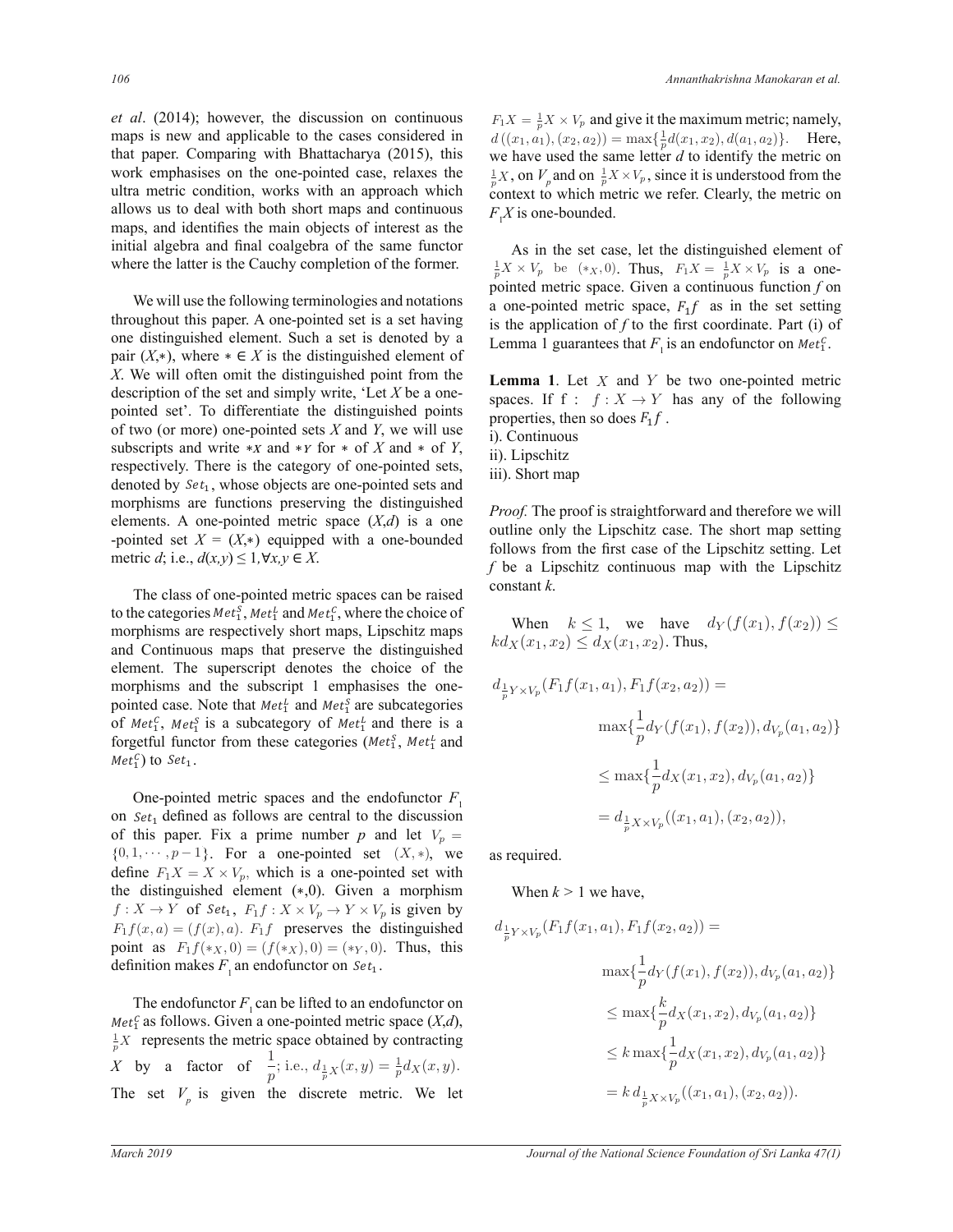In both cases  $F_1 f$  satisfies the Lipschitz condition; i.e.,  $F_1 f$  has the Lipschitz constant 1 or *k* provided that *f* has  $F_1 f$  has the Lipschitz constant 1 or *k* provided that *f* has the Lipschitz constant  $k \leq 1$  or  $k > 1$ , respectively. This completes the proof.  $\Box$ ϭϯ͘ ܵ݁ݐ<sup>ଵ</sup> J ϭϮ͘ ݂

Parts (ii) and (iii) of Lemma 1 guarantee that  $F_1$  on restricts to an endofunctor on the categories  $Met_1^L$  objects to an endofunctor on the categories  $Met_1^L$  objects and  $Met_1^S$ , respectively.

Before we discuss the final coalgebra of  $F_1$ , let us recall some basic facts about *p*-adic integers [see also (Cuoco, conventions used in this paper. The set of *p*-adic integers  $\frac{m}{p}$  I<sub>n Le</sub>  $\sigma$  can be it  $(p$  is a prime) can be identified with the set of power series of the form  $\sum_{0}^{\infty}$ denoted by the infinite stream  $a = (·· , a_2, a_1, a_0)$ . The set Lemma of *p*-adic integers forms a metric space with respect to of *p*-adic integers forms a metric space with respect to numbers *a* and *b* is given by  $d_p(a,b) = p^{-i}$ , where *i* is the  $\overline{a}$ 1991) and (Serre, 2012)] and introduce some notational  $\overline{0}$ series of the form  $\sum a_i p^i$ , where each  $a_i \in V_p$ . In this paper, such a power series (i.e., a *p*-adic integer) will be the *p*-adic metric  $d_p$ . The distance between two *p*-adic largest integer  $i \ge 0$  such that  $p^{i'}|a-b$ ; i.e.,  $d_{p}(a,b) = p^{-i}$  if  $a_k = b_k$  for  $k \le i - 1$ , and  $a_i \ne b_i$ . It also follows directly from the definition that  $d_p$  is a one-bounded metric. The onebounded metric space of all *p*-adic integers is denoted by write  $\mathbb N$ distinguished points  $\mathbb{Z}_p$  $\mathbb{Z}_p$ . By choosing  $0 = (\cdots, 0, 0)$  as the distinguished point, we lift  $\mathbb{Z}_p$  to a one-pointed (and one-bounded) metric with space. space. ϭϮ͘ ݂  $\mathbf{u}$  $\frac{1}{2}$  before we discuss the final codigeora of  $\frac{1}{2}$ , for as feed to  $\frac{1}{2}$ 

results to these cases?' [see (Bhattacharya *et al.*, 2014) and (Moss *et al.*, 2013)]. setting?' and 'If they exist, can we extend the obtained  $d(\varphi(a, b, b, b, a, b, b))$ The next section of this paper investigates the final is coalgebra and the initial algebra of the endofunctor  $\phi$  $F_1$  on *Met*<sup>5</sup> and shows that the final coalgebra can be latter section, this fact is used to compute the mediating obtained by Cauchy completing the initial algebra. In a morphism from a coalgebra to the final coalgebra in the continuous setting (Proposition 1) and its implications are stated. It is shown there that the final coalgebra in the continuous setting is the same as the final coalgebra in the short map setting. Finally, a brief look into the initial algebra in the continuous and Lipschitz settings is considered, motivated by the questions 'Is the initial algebra, if it exists, in the continuous and Lipschitz settings the same as the initial algebra in the short map

The presentation of  $\mathbb{Z}_p$  as a final coalgebra gives a  $(2011)$  [see also  $(Cu)$  and  $Bu$  and observing if the Cauchy completion of the initial algebra is in close characterisation of its self-similar nature as in Leinster,  $(2011)$  [see also  $(Cuoco, 1991)$ ] and observing it as in the analogy to results in Hutchinson (1981) [see also  $(Bhattacharya et al., 2014)].$ 

## **INITIAL ALGEBRA AND FINAL COALGEBRA**  $\mathbf{OF} F_1 \mathbf{ON} \mathbf{Met}^S_1$

object of  $Met_1^S$  is the singleton set. The colimit of the The initial algebra of  $F_1$  on  $Met_1^S$  can be found by direct or Theorem 3.17 of Adámek *et al.* (2010)]. The initial application of Adámek's theorem [see (Adámek, 1974)  $\frac{11}{11}$  preserved by the functor *F*<sub>1</sub>. It can be easily shown that initial chain starting from the initial object exists and is the colimit of the initial chain in the associated category  $\epsilon$ oco, of metric spaces is ( $\mathbb{N}^*, d_p$ ). The structure map *φ* of the The initial algebra of  $F_1$  on  $Met_3^S$  can be found by dividend a factor of Adding to the second local dividend a 10 initial algebra is constructed in the natural way (as given in Lemma 2). The proofs of these facts, summarised in wer the following Lemma, are straightforward and the details are omitted. application of Adámek's theorem [see (Adámek, 1974)  $\frac{1}{2}$ 

> **Lemma 2**. The initial algebra of  $F_i$  on  $Met_1^S$  is the s given  $\sin A$   $\sin B$   $\sin A$   $\sin C$   $\cos A$   $\sin C$   $\sin C$   $\sin C$   $\sin C$   $\sin C$   $\sin C$   $\sin C$   $\sin C$   $\sin C$   $\sin C$   $\sin C$   $\sin C$   $\sin C$   $\sin C$   $\sin C$   $\sin C$   $\sin C$   $\sin C$   $\sin C$   $\sin C$   $\sin C$   $\sin C$   $\sin C$   $\sin C$   $\sin C$   $\sin C$   $\sin C$   $\sin C$   $\sin C$   $\sin C$   $\sin$ pair  $((\mathbb{N}^*, d_p), \phi)$ , where  $\phi : F_1 \mathbb{N}^* \longrightarrow \mathbb{N}^*$  is given by

The Cauchy completion of  $\mathbb{N}^*$  with respect to the oint, it is always viewed as a subspace of the metric space  $\mathbb{Z}_p$ From *p*-adic metric  $d_p$  is  $\mathbb{Z}_p$ . Thus, we view  $\mathbb{N}^*$  as a dense etric. The one-<br>subset of  $\mathbb{Z}_p$ . In particular, from now on, we will simply \* instead of  $(\mathbb{N}^*, d_p)$ , with the understanding that with the  $p$ -adic metric.

**ICTOT**  $\phi^{-1}(a_0 + a_1 p \cdots + a_n p^n) = (a_1 \cdots$ In a<br>tting as follows. Define  $\varphi : \mathbb{Z}_p \longrightarrow \frac{1}{p} \mathbb{Z}_p \times V_p (= F_1 \mathbb{Z}_p)$  $\lim_{\delta \to 0} \log \sqrt{\frac{\infty}{\sum}}$ Because  $\phi$  is an isomorphism,  $\phi^{-1}$ :  $\mathbb{N}^* \longrightarrow F_1 \mathbb{N}^*$ is also an isomorphism in  $Met_1^S$  and it is given by We extend  $\phi^{-1}$  to a function from  $\mathbb{Z}_p$  to  $\frac{1}{p} \mathbb{Z}_p \times V_p$  $^{-1}(a_0 + a_1 p \cdots + a_n p^n) = (a_1 + \cdots + a_n p^{n-1}, a_0).$  $\left(\sum_{i=0}^{\infty}a_ip^i\right)=\left(\sum_{i=1}^{\infty}\right)$ by  $\varphi\left(\sum_{0}^{\infty}a_{i}p^{i}\right)=\left(\sum_{1}^{\infty}a_{i}p^{i-1},a_{0}\right);$  i.e.,  $\varphi((a_{i})_{i\geq0})=$  $((a_i)_{i\geq 1}, a_0)$ . Then  $\varphi$  is well defined.  $\varphi$  ( $a_0$   $+$ as follows. Define  $\varphi : \mathbb{Z}_n \longrightarrow \frac{1}{\mathbb{Z}}_n \times V_n$  $((a_i)_{i>1}, a_0)$ . Then  $\varphi$  is well defined.

 $(b_i)_{i\geq 1}, d(a_0, b_0)$ . This quantity is 1 or,  $\frac{1}{p^j}$  for  $B = 3$ , problems that  $a_0$  /  $a_0$  = 3,  $a_i$  =  $a_i$  +  $a_i$  $\text{d}(\varphi(a_i)_{i\geq 0}, \varphi(b_i)_{i\geq 0}) = 1 = d((a_i)_{i\geq 0}, (b_i)_{i\geq 0}).$  If a *et al.*, 2014)  $a_i = b_i$ ,  $\forall i \in \{0, \dots j-1\}$ , and  $a_j \neq b_j$ , where  $j \ge 1$ , then  $d(\varphi(a_i)_{i\geq 0}, \varphi(b_i)_{i\geq 0}) = \frac{1}{p^j} = d((a_i)_{i\geq 0}, (b_i)_{i\geq 0}).$ some  $j \ge 1$ , provided that  $a_0 \ne b_0$  or,  $a_i = b_i$ ,  $\forall i$ Lipschitz some  $j \leq 1$ , provided that  $a_0 \neq b_0$  or,  $a_i \rightarrow b_i$  vi<br>short map  $\leq j - 1$  and  $a_j \neq b_j$ , respectively. If  $a_0 \neq b_0$ , then Consider  $d(\varphi(a_i)_{i\geq 0}, \varphi(b_i)_{i\geq 0}) = \max\{\frac{1}{n}\}$ Consider  $d(\varphi(a_i)_{i\geq 0}, \varphi(b_i)_{i\geq 0}) = \max\{\frac{1}{p}d((a_i)_{i\geq 1},\varphi(b_i)_{i\geq 0})\}$  $p_i \geq 0, \varphi(b_i)_{i \geq 0}) = \frac{1}{p^j} = d((a_i)_{i \geq 0}, (b_i)_{i \geq 0}).$  $a_i = o_i, \forall i \in \{0, \dots, j-1\}$ , and  $a_j \neq o_j$ , where j  $\frac{1}{\sqrt{2}}$ 

> Thus,  $\varphi$  is an isometry and hence is an isomorphism I nus,  $\varphi$  is an isometry and nence is an isomorphism<br>in the category  $Met_1^S$ . Moreover,  $(\mathbb{Z}_p, \varphi)$  is a coalgebra of  $F_1$  on  $Met_1^S$ .

**Theorem 1**. The final coalgebra of  $F_i$  on  $Met_1^S$  is  $(\mathbb{Z}_p, \varphi)$ .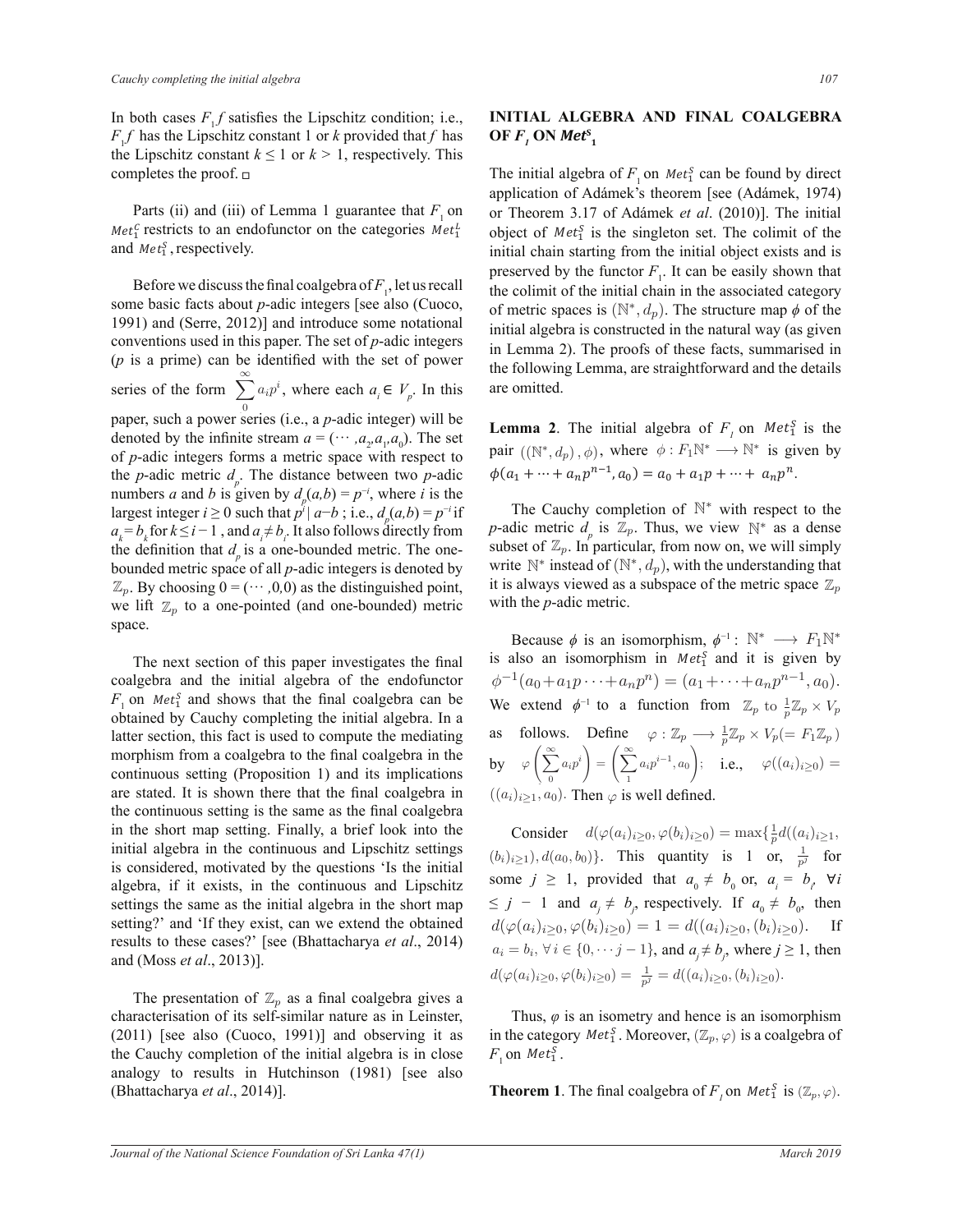*Proof.* Let  $(X,e)$  be any coalgebra of  $F_1$  on  $Met_1^S$ . Let  $e(x_i) = (x_{i+1}, a_i)$  for  $i \ge 1$ . Thus, we have sequences  $x_0 \in X$ . Then  $e(x_0)$  is of the form  $e(x_0) = (x_1, a_0)$ . Similarly  $(x_n)_{n\geq 1}$  and  $(a_n)_{n\geq 0}$  corresponding to the element  $x_0$  ∈ X. Define  $f: X \longrightarrow \mathbb{Z}_p$  by  $f(x_0) = (a_i)_{i \ge 0}$ . Then  $f(x_k) = (a_i)_{i\geq k}$  and it is easy to verify that *f* makes the following diagram commute.

$$
\begin{array}{ccc}\nX & \xrightarrow{e} & X \times V_p \\
f & & \downarrow F_1 f \\
\mathbb{Z}_p & \xrightarrow{\varphi} & \mathbb{Z}_p \times V_p\n\end{array}
$$

 Since *f* is uniquely determined by *ef* is the unique function that makes this diagram commute (the mediating morphism *f* is discussed in detail in the next section). To complete the proof, we need to show that f is a short map; i.e., *f* is a morphism in  $Met_1^S$ .

Let  $x_0, y_0 \in X$ . Then,  $e(x_n) = (x_{n+1}, a_n)$ ,  $e(y_n) = (y_{n+1}, b_n)$ , where  $n = 0, 1, 2, \dots$ . Moreover,  $f(x_0) = (a_i)_{i \ge 0}$  and  $f(y_0) =$ <br>The final each and each and  $f(x_0) = f(x_0)$  and  $f(x_0) = f(x_0)$  $(b_i)_{i \geq 0}$ . Note that  $d(f(x_0), f(y_0)) = d((a_i)_{i \geq 0}, (b_i)_{i \geq 0})$  takes  $c_i$ the value 0 or 1 or  $\frac{1}{p^j}$  provided that  $a_i = b_i$ ,  $\forall i$  or  $a_0 \neq b_0$ or  $a_i = b_i$ ,  $\forall i \le j - 1$  and  $a_j \ne b_j$  respectively. If  $a_i = b_i$  for a metric space. Let  $(X, d)$ all  $i \ge 0$ , then there is nothing to prove. an isome  $\mathbf{B}$  $d(f(x_0), f(y_0)) = d((a_0)_{t>0}, (b_0)_{t>0})$  takes completion of the initial algeb  $\epsilon$   $\frac{1}{b}$  provided that  $a_i = b_i$ ,  $\forall i$  or  $a_0 \neq b_0$  First let us briefly recall the G

Consider the case  $a_0 \neq b_0$ . Then,  $d(f(x_0))$ ,  $f(y_0) = d((a_i)_{i\geq 0}, (b_i)_{i\geq 0}) = 1$ . Since *e* is a short  $\text{map}, d(e(x_0), e(y_0)) \leq d(x_0, y_0).$  However  $d(e(x_0), e(y_0))$ is equal to  $\max\{\frac{1}{p}\}$  $\frac{1}{p}d(x_1,y_1), d(a_0,b_0)\}\$  which takes the value 1 as  $d(a_0, b_0) = 1$ . Therefore,  $1 \leq d(x_0, y_0)$ . Since *d* is a one-bounded metric,  $d(x_0, y_0) = 1$ . Thus,  $d(f(x_0), f(y_0)) d((a_0)_{i>0}, (b_0)_{i>0}) = 1 = d(x_0, y_0).$ 

> Now consider the case  $a_i = b_i$ ,  $\forall i \leq j - 1$  and  $a_j \neq b_j$ . Then,  $d(f(x_0), f(y_0)) = d((a_0)_{i \ge 0}, (b_0)_{i \ge 0}) = \frac{1}{p^j}$ .

> Consider the following chain iterated from the coalgebra morphism  $X \stackrel{e}{\rightarrow} F_1 X$ .

$$
X\xrightarrow{e} F_1X \xrightarrow{F_1e} F_1^2X \cdots \xrightarrow{F_1^{j-1}e} F_1^jX \xrightarrow{F_1^je} F_1^{j+1}X
$$

We have  $F_1^j e \circ F_1^{j-1} e \circ \cdots e(x_0) =$  $(x_{j+1}, a_j, a_{j-1}, \cdots a_0)$  and  $F_1^j e \circ F_1^{j-1} e \circ \cdots e(y_0) =$  $(y_{j+1}, b_j, b_{j-1}, \cdots b_0)$ . Because  $d(a_{j-1}, b_{j-1})$  $d(a_{j-2}, b_{j-2}) = \cdots = d(a_0, b_0) = 0$  as  $a_i = b_i$  for all  $i \leq j - 1$  and  $a_j \neq b_j$ ,

$$
d\left(F_1^j e \circ F_1^{j-1} e \circ \cdots e(x_0), F_1^j e \circ F_1^{j-1} e \circ \cdots e(y_0)\right)
$$
  
= 
$$
\max\left\{\frac{1}{p^{j+1}}d(x_{j+1}, y_{j+1}), \frac{1}{p^j}d(a_j, b_j), \frac{1}{p^{j-1}}d(a_{j-1}, b_{j-1}), \cdots, d(a_0, b_0)\right\}
$$
  
= 
$$
\frac{1}{p^j}.
$$

Moreover,  $d\left(F_1^j e \circ F_1^{j-1} e \circ \cdots e(x_0), F_1^j e \circ F_1^{j-1} e \circ \cdots \right)$  $(e(y_0)) \leq d(x_0, y_0)$ , becaus  $\overline{1}$ , because  $F_1^j e \circ F_1^{j-1} e \circ \cdots \circ e$  is a short map. Thus, we have  $\frac{1}{p^j} \leq d(x_0, y_0)$  and hence  $d(f(x_0), f(y_0)) = \frac{1}{p^j} \leq d(x_0, y_0).$  $g_{(n)}$ ) < d on map. 1 mus, we

BBBBBBBBBBBBBBBBBBBBBBBBBBBBBBBBBBB Therefore, *f* is a short map as required. This completes BBBBBBBBBBBBBBBBBBBBBBBBBBBBBBBBBBBBBBBBBBBBBBBBBBBBBB the proof.  $\Box$ 

#### $f(y_0)$  = The final coalgebra of  $F_1$  on Met<sup>s</sup> is the Cauchy  $\mathcal{L}(\mathbf{b}_i)_{i\geq 0}$  takes completion of the initial algebra BBBBBBBBBBBBBBBBBBBBBBBBBBBBBBBBBBB  $\overline{\mathbf{v}}$  , we have  $\mathbf{v}$  and  $\mathbf{v}$  and  $\mathbf{v}$  and  $\mathbf{v}$

 $\sum_i$ ,  $\forall i$  or  $u_0 + v_0$  First, let us briefly recall the Cauchy completion of there exists a complete metric space  $(C(X), d)$  and as  $\overline{\nu_X(X)} = \mathbf{C}(X)$ . For a metric space  $X$ ,  $\mathbf{C}(X)$  can be an isometric embedding  $v_X : X \to \mathbf{C}(X)$  such that constructed as follows. Consider the equivalence relation  $\mathbb{R}^n$  $(y_0)$   $(a_n) \sim (b_n)$  if  $\lim_{n \to \infty} d(a_n, b_n) = 0.$ a metric space. Let  $(X, d)$  be a metric space. Then  $\sim$  on the set *S* of all Cauchy sequences in *X* given by can be  $\frac{an}{b}$ 

> $\frac{1}{\sqrt{2}}$ required complete metric space  $C(X)$ , where the metric The required isometric embedding  $\nu_X$  of  $\overline{X}$  into  $\mathbf{C}(X)$ *d* on C (X) is given by  $d([(x_n)], [(y_n)]) = \lim_{n \to \infty} d(x_n, y_n)$ . The quotient set  $S' \sim$  of equivalence classes is the is the one which sends every element  $x$  in  $X$  to the equivalence class  $[(x)]$  of the constant sequence  $(x_n = x)_n$ .

 The above construction can be extended to an endofunctor C on the category of metric spaces. Specifically,  $\mathbf{C}(f : X \to Y) = \mathbf{C}(f) : \mathbf{C}(X) \to \mathbf{C}(Y)$ , spectricarry,  $C(j \cdot A \rightarrow T) = C(j) \cdot C(A) \rightarrow C(T)$ ,<br>where  $C(f)$  is given by  $C(f) ([(x_n)]) = [(f(x_n))]$ . It directly follows from the construction that if *f* is a short map, then so is  $C(f)$ . Thus, the Cauchy completion gives rise to an endofunctor C:  $Met_1^S \rightarrow Met_1^S$ .

Fix a metric space *X*. Because  $V_p$  is finite, for each  $\epsilon(y_0)$  = sequence  $(x_n, b_n)$  in  $\frac{1}{p}X \times V_p$ , some element in  $V_p$  must occur infinitely many times in the sequence  $(b_n)$ . Let *b* be such an element in  $V_p$  and  $(x_{n_k})$  be the subsequence of  $(x_n)$ , such that the corresponding second coordinates

 $\mathcal{L}_{\mathcal{A}}$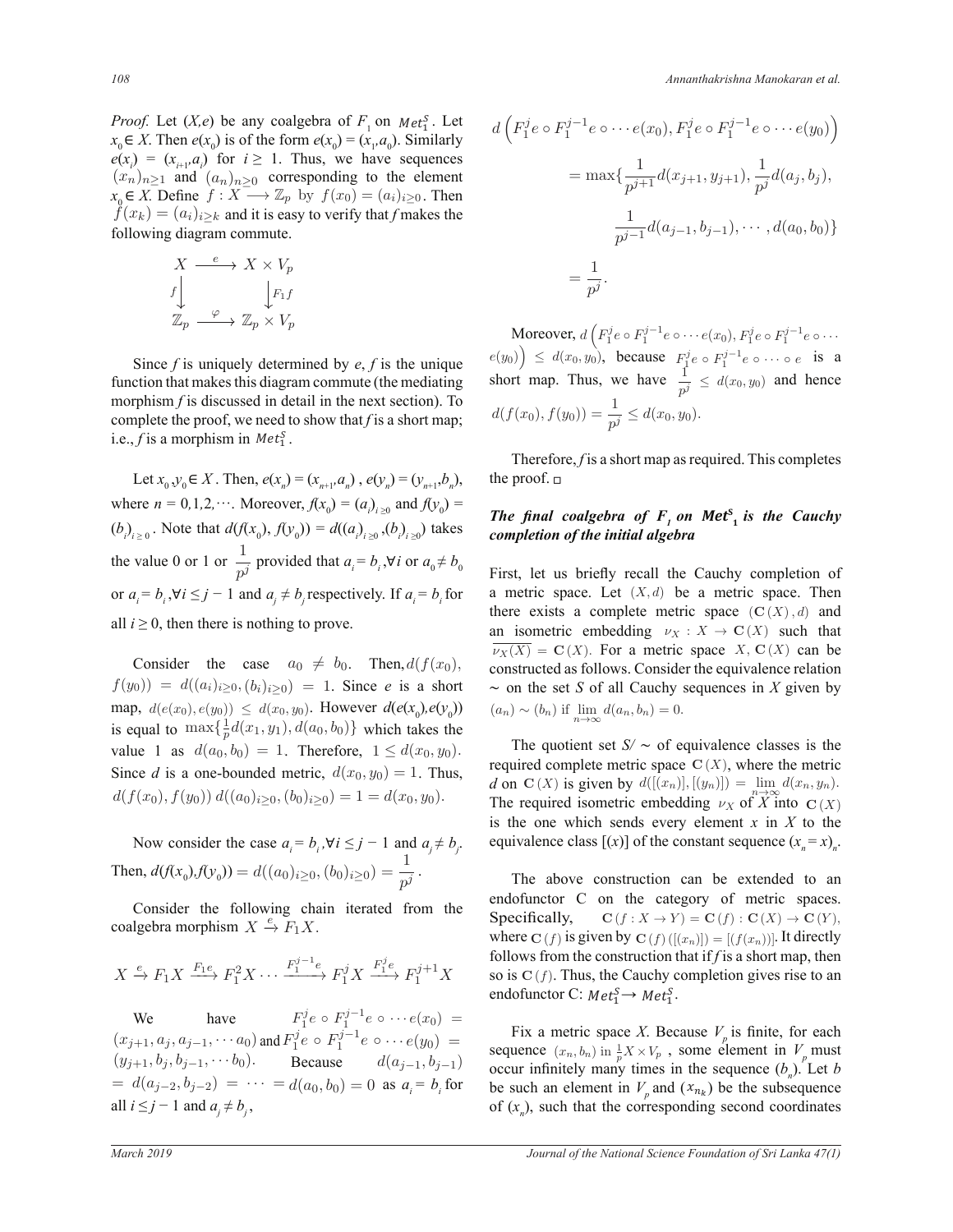of the subsequence  $(x_{n_k}, b_{n_k})$  are all *b*. Define  $\frac{S(p^{21} \wedge p)}{P}$   $\frac{I_1}{P}$ is well defined [see also (Bhattacharya et al., 2014)] and ism between C  $\alpha_X : \mathbf{C}(F_1(X)) = \mathbf{C}\left(\frac{1}{p}X \times V_p\right) \to F_1\left(\mathbf{C}(X)\right) = \frac{1}{p}\mathbf{C}(X) \times V_p$  that by  $\alpha_X([(x_n, b_n)]) = ([(x_{n_k})], b)$ . One can then check that  $\alpha_X$ that the collection of morphisms  $\alpha = {\alpha_X}$  determines a natural isomorphism between  $C \circ F_1$  and  $F_1 \circ C$ .

se of  $\rightarrow$  C( $\frac{2}{p}X \times V_p$ )  $\beta = {\beta_X}$  is the inverse of *α*. Therefore, all  $\alpha_X$ 's and  $\beta_X$ 's ϭϯ͘ ܵ݁ݐ<sup>ଵ</sup>  $\beta_X : \frac{1}{p}C(X) \times V_p \to C(\frac{1}{p}X \times V_p)$  given by  $\beta_X([(x_n)], a) = [(x_n, a)]$ . Hence, the collection of maps are isometric embeddings and in particular short maps as The inverse of  $\alpha_X$  is the morphism required.  $\alpha_X$  is the m

Consider the finitial algebra of  $P_1$ . As the associated morphism is an isomorphism, by reversing the arrow Consider the initial algebra of  $F_1$ . As the associated C we have the coalgebra  $(N^*, \phi^{-1} : N^* \to \frac{1}{p}N^* \times V_p)$ . By applying the Cauchy completion functor to this coalgebra, we have  $C(\phi^{-1}): C(\mathbb{N}^*) \to C(\frac{1}{p}\mathbb{N}^* \times V_p)$ . After Lemma 3. composing with  $\alpha_{\mathbb{N}^*}$ , we have a coalgebra  $\alpha_{\mathbb{N}^*} \circ C(\phi^{-1})$  :  $\mathbf{C}(\mathbb{N})^* \to \frac{1}{p}\mathbf{C}(\mathbb{N}^*) \times V_p.$ 

> For any  $(a_i) \in \mathbb{Z}_p$ , the sequence  $(x_n)$  in  $\mathbb{N}^*$ given by  $x_n = \sum_0^n a_i p^i$ , is Cauchy. It follows that [see  $f : \mathbb{Z}_p \to C(\mathbb{N}^*)$  defined by  $f((a_i)_i) = [(\sum_{j=0}^n a_j p^j)_n]$  contains  $\frac{1}{2}$   $\frac{1}{2}$   $\frac{1}{2}$   $\frac{1}{2}$   $\frac{1}{2}$   $\frac{1}{2}$   $\frac{1}{2}$   $\frac{1}{2}$   $\frac{1}{2}$   $\frac{1}{2}$   $\frac{1}{2}$   $\frac{1}{2}$   $\frac{1}{2}$   $\frac{1}{2}$   $\frac{1}{2}$   $\frac{1}{2}$   $\frac{1}{2}$   $\frac{1}{2}$   $\frac{1}{2}$   $\frac{1}{2}$   $\frac{1}{2}$   $\frac{1}{2}$   $x = \sum_{0}^{k} a_i p^i = (a_0, ..., a_k, 0, \dots) \in \mathbb{N}^*$ , then  $f(x)$  is the settled and  $f(x)$ .  $x = \sum_{i=0}^{\infty} a_i p = (a_0, ..., a_k, \sigma)$   $\in \mathbb{N}$ , and  $f(x)$  is the constant sequence (*x*). Therefore,  $f(\mathbb{N}^*) = \nu_{\mathbb{N}^*}(\mathbb{N}^*)$ . Hence,  $f(\mathbb{N}^*)$  is dense in  $\mathbf{C}(\mathbb{N}^*)$ . Since . (2) *f* is isometric, it also follows that  $f(\mathbb{Z}_p) = \mathbb{C}(\mathbb{N}^*)$ . Thus, *f* is an isomorphism in the category  $Met<sub>1</sub><sup>S</sup>$ . Ĩ  $\sum$  is  $\sum$

> > Now, consider the following diagram.

$$
\mathbf{C}(\mathbb{N}^*) \leftarrow f \mathbb{Z}_p
$$
  
\n
$$
\alpha_{\mathbb{N}^*} \circ \mathbf{C}(\phi^{-1}) \downarrow \qquad \qquad \downarrow \varphi
$$
  
\n
$$
\frac{1}{p} C(\mathbb{N}^*) \times V_p \leftarrow f \frac{1}{F_1 f} \frac{1}{p} \mathbb{Z}_p \times V_p
$$

Because.

$$
(\alpha_{\mathbb{N}^*} \circ \mathbf{C}(\phi^{-1}) \circ f) \left(\sum_{0}^{\infty} a_i p^i\right) = (\alpha_{\mathbb{N}^*} \circ \mathbf{C}(\phi^{-1})) \left(\left[\left(\sum_{0}^n a_i p^i\right)_n\right]\right) \qquad M
$$
  
\n
$$
= \alpha_{\mathbb{N}^*}\left(\left[\left(\sum_{1}^n a_i p^{i-1}, a_0\right)_n\right]\right) \qquad \text{if } M
$$
  
\n
$$
= \left(\left[\left(\sum_{1}^n a_i p^{i-1}\right)_n\right], a_0\right) \qquad \text{if } M
$$
  
\n
$$
= F_1 f \left(\sum_{1}^{\infty} a_i p^{i-1}, a_0\right) \qquad \text{if } M
$$
  
\n
$$
= (F_1 f \circ \varphi) \left(\sum_{0}^{\infty} a_i p^i\right) \qquad \text{if } M
$$

that *f* is an isomorphism between the  $F_1$ -coalgebras f makes the above diagram commute. It follows  $(C(N^*), \alpha_{N^*} \circ C\phi^{-1})$  and  $(\mathbb{Z}_p, \varphi)$ . As the right column is the final coalgebra (Theorem 1), we have proved the following theorem following theorem.

**Theorem 2.**  $(C(N^*), \alpha_{N^*} \circ C(\phi^{-1}))$  is the final coalgebra of  $F_1$  *on*  $Met_1^S$ , which is the Cauchy completion of the initial algebra.  $\mathbf{r}$ em 2.  $(\mathcal{O}(11))$ <sub>N</sub>

Thus, Theorem 2 provides a method to obtain the final coalgebra from the initial algebra by Cauchy completion. heorem 2 provides a method to obtain the fills, Theorem

### $\mathbf{FINAL}\ \mathbf{COALGEBRA}\ \mathbf{OF}\ \pmb{F}_{_I}\mathbf{ON}\ \mathbf{Met}_1^C\ \mathbf{AND}\ \mathbf{Set}_1$ COALGEBRA OF  $F$ , ON  $Met<sub>1</sub><sup>C</sup>$  Al

to the proof of Lemma 2. Consider  $F_1$  on Set<sub>1</sub>. As described in the previous section, one can easily prove the following result in a similar way Ϯ͘ Գ ሼͲሽ ൌ Գ<sup>כ</sup> ϰ͘ ܨଵ݂  $\overline{a}$ 

**Lemma 3**. The initial algebra of  $F_1$  on  $Set_1$  is the pair ( $\mathbb{N}^*, \phi$ ), where  $\phi : F_1 \mathbb{N}^* \to \mathbb{N}^*$  is given by  $\phi(a_1 + \cdots + a_n)^{n-1}.$  $a_n p^{n-1}, a_0 = a_0 + a_1 p \cdots + a_n p^n.$  $\sigma$   $\Gamma$ **S**. The initial algebra of  $F_1$  on set 1 <sup>-1</sup>): (N<sup>\*</sup>,  $\phi$ ), where  $\phi$ :  $F_1N^* \rightarrow N^*$  is given by  $\phi(a_1 + a_2 - a_3) = a_1 + a_2 - a_3 - a_4$  $\overline{\phantom{a}}$ 

(see Froposition 1.5 of (Barr, 1999)], that the final<br>coalgebra of  $F_1$  on  $Set_1$  is  $(\mathbb{Z}_p, \varphi)$ , leaving out the metric  $\mathbf{B}$  $\mathbf{w}$ It can also be shown using Barr's sufficient condition From also be shown asing barr 5 sumeron condition  $\overline{a}$ <sup>t 11</sup> structure of  $\mathbb{Z}_p$ . on and the state of the state of the state of the state of the state of the state of the state of the state of the state of the state of the state of the state of the state of the state of the state of the state of the sta  $\cos \frac{1}{2}$  on  $\sin \frac{1}{2}$ nut the fina<br>sut the metric that [see Proposition 1.3 of (Barr, 1993)], that the final gebra of  $F_1$  on  $Set_1$  is  $(\mathbb{Z}_p, \varphi)$ , leaving  $\det$  $\mathbb{P}$ 

 $\frac{1}{\pi}$ **Lemma 4.** The final coalgebra of  $F_1$  on  $Set_1$  is the pair Since  $(\mathbb{Z}_p, \varphi)$ , where  $\varphi : \mathbb{Z}_p \longrightarrow \frac{1}{p} \mathbb{Z}_p \times V_p^{\perp} (= F_1 \mathbb{Z}_p)$  is given Thus, f by  $\varphi((a)_{\infty}) = ((a)_{\infty}, a_{\infty})$ . **is**, f by  $\varphi((a_i)_{i\geq 0}) = ((a_i)_{i\geq 1}, a_0)$ . nce  $(\mathbb{Z}_p, \varphi)$ , where  $\varphi : \mathbb{Z}_p \longrightarrow \frac{1}{p} \mathbb{Z}_p \times V_p (= F_1 \mathbb{Z}_p)$ J  $\overline{C}$ of  $F_1$  on  $Set_1$  is the pair

**Remark 1**. Note that the final coalgebra and the initial remark 1. For that the final composite and the initial<br>algebra of  $F_1$  on  $Set_1$  can be obtained by forgetting the<br>metric structure of the final coolgebra and the initial algebra of  $F_1$  on  $Met_1^S$ , respectively. metric structure of the final coalgebra and the initial algebra of  $F$  on  $Met^S$  respectively ϭϭ͘ ܵ݁ݐ<sup>ଵ</sup>  $\mathcal{L} = \mathcal{L}$  $f$  the final equi- $\epsilon_{i_1}$ , respectively.

In the rest of this section, we will consider  $F_1$  on Met<sup> $C_1$ </sup> the above remark, one may question whether the final<br>coolgebra of  $F$  on  $Mat^C$  is the same as that of  $F$  on  $(n-1)$ <br>(b)<sub>n</sub>]) Met<sub>1</sub><sup>S</sup>. We will show here that this is indeed the case.  $\frac{1}{2}$  on the rest of ans section, we will estimate  $\frac{1}{2}$  on the  $\frac{1}{2}$ coalgebra of  $F_1$  on  $Met_1^C$  is the same as that of  $F_1$  on  $\ddot{\phantom{a}}$ one may question whether the

Consider  $F_1$  on  $Met_1^C$ . In a previous section, we identified the initial algebra of the endofunctor  $F_1$  on by Cauchy completing the initial algebra. Recall that the  $Met<sub>s</sub><sup>S</sup>$ , and the final coalgebra of  $F<sub>1</sub>$  on  $Met<sub>s</sub><sup>S</sup>$  was obtained by Correlating the initial state of Possible that  $\frac{dS}{dt}$  and  $\frac{dS}{dt}$  are *minimal integrals*. Herein that the initial algebra and the final coalgebra of  $F_1$  on  $Set_1$  are structure. One can make use of this fact to compute the the same as those of  $F_1$  on  $Met_3^S$ , but without the metric mediating morphism from a given co-algebra to the final is continuous, then the mediating morphism is also Consider  $F_1$  on  $met_1^{\alpha}$ . In a previous section, in dentified the initial algebra of the endofunctor  $F$ . mediating inorphism from a given co-argeora to the mian coalgebra. We will show that if the coalgebra morphism an aigeoid<br>aonlachta continuous.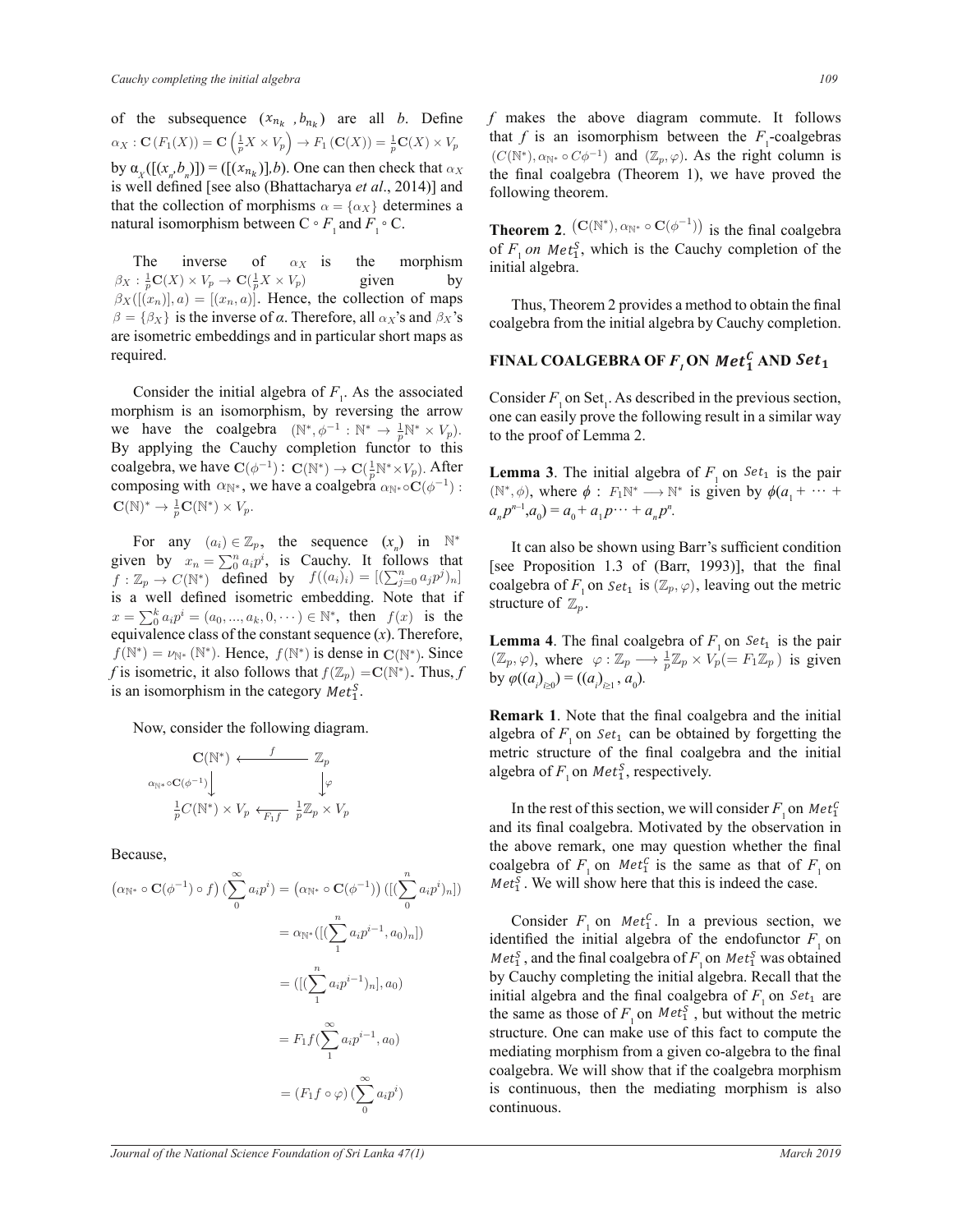Let  $(X,e)$  be a coalgebra of  $F_1$  on  $Met_1^C$ . Then, after at the set level. Since  $(\mathbb{Z}_p, \varphi)$  is the final coalgebra of  $F_1$  $\frac{d}{dx}$  that the following diagram commutes. forgetting the metric structure,  $(X,e)$  is an  $F_1$ -coalgebra on  $Set_1$ , there exists a unique map  $g : X \longrightarrow \mathbb{Z}_p$  such  $\frac{101g}{4}$ 

$$
X \xrightarrow{e} X \times V_p
$$
  
\n
$$
g \downarrow \qquad \qquad \downarrow F_1 g
$$
  
\n
$$
\mathbb{Z}_p \xrightarrow{\varphi} \mathbb{Z}_p \times V_p
$$

By applying  $F_1$  to the coalgebra  $X \xrightarrow{e} X \times V_p$ repeatedly, we have the following chain.

$$
X \xrightarrow{e} X \times V_p \xrightarrow{F_1e} X \times V_p \times V_p \cdots
$$

$$
\longrightarrow X \times V_p \cdots \times V_p \xrightarrow{F_1^{n-1}e} X \times V_p \cdots \times V_p
$$

Let  $x_0 \in X$ . Then,  $e(x_0)$  is of the form  $e(x_0) = (x_1, a_0)$  and similarly  $e(x_1) = (x_2, a_1)$ . Inductively, for each  $n \in \mathbb{N}$ , let  $e(x_n) = (x_{n+1}, a_n)$ , where  $a_i \in V_p$  for all  $i \in \{0, 1, \dots\}$ .  $\lt \frac{1}{2}$ Consider the sequences  $(\chi_n)$  of elements in  $\mathbb{N}^*$ , where  $\chi_n = a_0 + a_1 p + \cdots + a_n p^n$ . We claim that  $(\chi_n)$  is a Cauchy sequence in  $\mathbb{Z}_n$ .

Let  $m > n$  be integers. Then,  $d(\chi_n, \chi_m)$  takes the value  $\frac{1}{p^k}$ , where  $n+1 \le k \le m$ , or zero. If it takes the value zero then there is nothing to prove. Consider the non-zero case. Let  $\epsilon > 0$  be arbitrary. Choose  $N \in \mathbb{N}$  large enough so that  $\frac{1}{p^N} < \epsilon$ . For  $m > n > N, d(\chi_n, \chi_m) = \frac{1}{p^k} \leq \frac{1}{p^{n+1}}$  $\frac{1}{p^{n+1}} < \frac{1}{p^N}$  $\frac{1}{p^N} < \epsilon$ . Thus,

 $(\chi_n)$  is a Cauchy sequence as claimed.

As  $\mathbb{Z}_p$  is complete and  $(\chi_n)$  is Cauchy,  $\lim_{n \to \infty} \chi_n$  exists in  $\mathbb{Z}_p$ . Define  $f : X \longrightarrow \mathbb{Z}_p$  by  $f(x_0) = \lim_{n \to \infty} \chi_n$ . Then, one can easily show that  $f$  is well defined and the following diagram commutes.

$$
X \xrightarrow{e} X \times V_p
$$
  
\n
$$
f \downarrow \qquad \qquad \downarrow F_1 f
$$
  
\n
$$
\mathbb{Z}_p \xrightarrow{\varphi} \mathbb{Z}_p \times V_p
$$

Thus *f* defined above is the mediating morphism at the set level.

**Proposition 1.** The mediating morphism *f*, defined above, is continuous.

*Proof.* We will show the continuity of f at some fixed  $x \in X$ . Let  $\in$  > 0 and  $y \in X$ . From the definition of f we have  $d_{\mathbb{Z}_p}(f(x), f(y)) = \lim_{n \to \infty} d_{\mathbb{N}^*}(\chi_n, \chi'_n)$  $\binom{n}{n}$ . Therefore,

there is some  $N \in \mathbb{N}$  such that  $d_{\mathbb{Z}_p}(f(x))$ ,  $f(y)) - \frac{\epsilon}{2} < d_{\mathbb{N}^*}(\chi_N, \chi_N')$ 

Now the function  $g_N = F_1^N e \circ F_1^{N-1} \circ \cdots \circ F_1 e \circ e$ is continuous on *X* as *e* and all  $F_1^i e$ 's are continuous. Since  $g_N$  is continuous at  $x$ ,  $\exists \delta_N > 0$  such that  $d(g_N(x), g_N(y)) < \frac{\epsilon}{2}$  $\frac{1}{2}$  whenever  $d(x, y) < \delta_N$ .

Suppose that  $d(x, y) < \delta_N$ . Then we have

$$
d(g_N(x), g_N(y)) = \max\{\frac{d(x_{N+1}, y_{N+1})}{p^{N+1}}, \quad \frac{d(a_N, b_N)}{p^N},
$$

$$
\cdots \frac{d(a_1, b_1)}{p}, d(a_0, b_0)\}
$$

$$
< \frac{\epsilon}{2}
$$

If  $a_0 \neq b_0$ , then  $\max\{\frac{d(x_{N+1}, y_{N+1})}{p^{N+1}},\}$  $\frac{d(a_N,b_N)}{p^N},\cdots\frac{d(a_1,b_1)}{p}$  $\frac{a_1,b_1}{p}, d(a_0,b_0)\} = 1 < \frac{\epsilon}{2}$  $\frac{1}{2}$ , which is not possible. Thus, there must be some  $j \ge 1$  such that  $a_i = b_i$ ,  $\forall i \leq j - 1$  and  $a_i \neq b_j$ . Consider the cases  $j \leq N$ and  $j > N$ .

When 
$$
j \le N
$$
:  
\n
$$
d(g_N(x), g_N(y)) = \max \left\{ \frac{d(x_{N+1}, y_{N+1})}{p^{N+1}}, \frac{d(a_N, b_N)}{p^N}, \dots, \frac{d(a_1, b_1)}{p}, d(a_0, b_0) \right\}
$$
\n
$$
= \frac{1}{p^j} < \frac{\epsilon}{2}
$$

Thus, we have 
$$
d_{\mathbb{Z}_p}(f(x), f(y)) - \frac{\epsilon}{2} < d_{\mathbb{N}^*}(\chi_N, \chi'_N)
$$
  
=  $\frac{1}{p^j} < \frac{\epsilon}{2}$ . It follows that  $d_{\mathbb{Z}_p}(f(x), f(y)) < \epsilon$ .

When  $j > N$ : In this case  $d_{\mathbb{Z}_p}(f(x), f(y)) - \frac{\epsilon}{2}$  $\frac{1}{2}$  <  $d_{\mathbb{N}^*}\left(\chi_N, \chi_{j}^{'}\right)$  $\binom{X}{N} = 0$ . Thus,  $d_{\mathbb{Z}_p}(f(x), f(y)) < \epsilon$ . In this case  $d_{\mathbb{Z}}$  (f  $= 0.$  Thus,  $a_{\parallel}$ nis case  $d_{\mathbb{Z}_p}$  $\lim_{p \to \infty} u_{\mathbb{Z}_p}$  $\partial_{\mathbb{Z}_m}(f(x),f(y))$  $\mathbb{Z}_p \setminus J(\mathcal{Y}), J(\mathcal{Y}) \subset \mathbb{C}.$ 

This completes the proof  $F_1 f$ .  $\Box$  $\overline{\mathbf{B}}$ 

The mediating morphism is uniquely determined for  $\overline{\text{Tr}}$ defined a given coalgebra  $(X, \mathcal{C})$  while committed it is expressed.<br>  $(\mathbb{Z}_p, \varphi)$  is the final coalgebra of  $F_1$  on  $Met_1^c$ . a given coalgebra  $(X,e)$  with continuous *e*. Therefore,<br> $(\mathbb{Z} \times e)$  is the final coalgebra of *E* on *Mat<sup>C</sup>* ܽ ڮ ଵܽ ܽ ൌ ሻ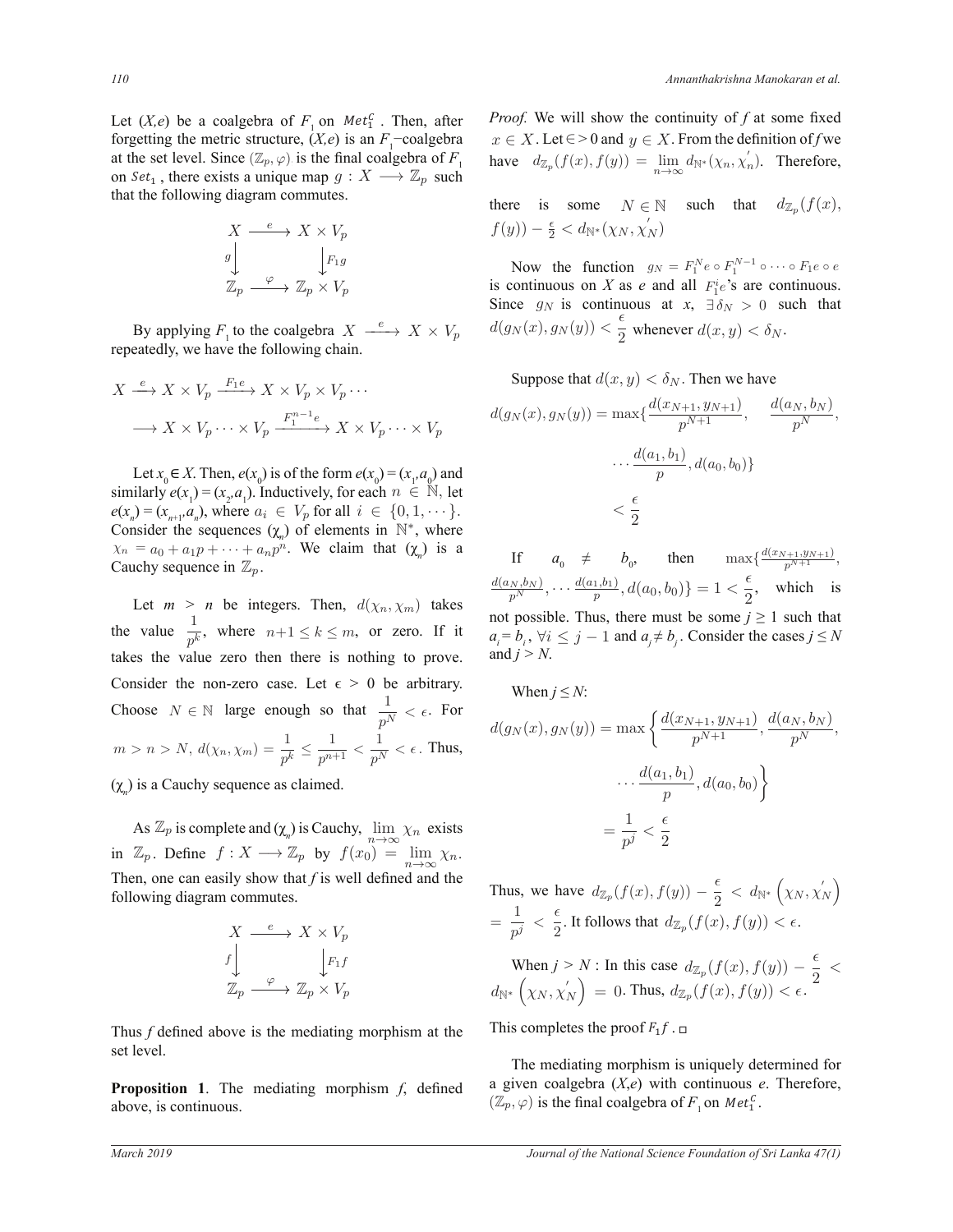**Corollary 1**. The final coalgebra of  $F_1$  on  $Met_1^C$  is the same as that of  $F_1$  on  $Met_1^S$ . The final coalgebra of  $F$  on  $Met^C$  is the  $f(x)$  $\overline{a}$ 

for the initial algebra of *F*<sub>1</sub>. More specifically; Is ( $\mathbb{N}^*, \phi$ ) Now consider ougn a simir.<br>Data simir Remark 1), we answer this question negatively in the We may ask whether a similar result as Corollary 1 holds the initial algebra of  $F_1$  on  $Met_1^C$ ? Though a similar result holds for the initial algebra of  $F_1$  on  $Met_1^S$  and  $Set_1$  (see tion by giving a counter example.  $e : X_0$ <br>and  $e$ result as Corollary 1 ho following section by giving a counter example. ds for the initial algebra of  $F_1$  on Met<sub>1</sub><sup>5</sup> and So  $\mathbf{S}$ 

#### ll algebra of  $F_{\overline{1}}$ oı On the initial algebra of  $F_{_1}$  on  $Met^L_{\bf 1}$  and  $Met^C_{\bf 1}$

Recall that the initial algebra of  $F_1$  on  $Met_1^S$  is  $\phi(a_1 + a_2p + \dots + a_kp^{k-1}, a_0) = a_0 + a_1p + \dots + a_kp^k$ . The  $(N^*, \phi)$ , where  $\phi : F_1 N^* \longrightarrow N^*$  is given by s also the initial algebra of  $F_1$  or by  $\mathcal{C}^{\text{max}}_{\text{max}}$ pair  $(N^*, \phi)$  is also the initial algebra of *F*<sub>1</sub> on *Set*<sub>1</sub> leaving out the metric structure of  $\mathbb{N}^*$ .

> there exists a unique function  $f : \mathbb{N}^* \to X$  such that the following diagram commutes. Let  $(X,e)$  be an  $F_1$  algebra at the set level. Then, ϭϭ͘ ܵ݁ݐ<sup>ଵ</sup>

$$
\begin{array}{ccc}\n\mathbb{N}^* \times V_p & \xrightarrow{\phi} & \mathbb{N}^* \\
F_1 f \downarrow & & \downarrow f \\
X \times V_p & \xrightarrow{e} & X\n\end{array}
$$

ism,  $\phi^{-1}: \mathbb{N}^* \to \mathbb{N}^* \times$ Since  $\phi$  is an isomorphism,  $\phi^{-1}: \mathbb{N}^* \to \mathbb{N}^* \times V_p$ exists and is given by,

$$
\phi^{-1}(a_0 + a_1 p + \dots + a_k p^k) =
$$
  

$$
(a_1 + a_2 p + \dots + a_k p^{k-1}, a_0).
$$

Now the diagram at the bottom of the page is obtained by applying  $F_1$  to the above diagram repeatedly, with the top horizontal arrow reversed.

Any number in  $\mathbb{N}^*$  can be written as a polynomial in *p* with coefficients in  $V_p$ . Let  $a_0 + a_1 p + \cdots + a_k p^k \in \mathbb{N}^*$  be arbitrary. Then,  $F_1^k \phi^{-1} \circ F_1^{k-1} \phi^{-1} \circ \cdots \circ \phi^{-1} (a_0 + a_1 p + \cdots +$  $a_k p^k$  =  $(0, a_k, a_{k-1}, \dots, a_0)$  and  $F_1^{k+1} f(0, a_k, a_{k-1},$  $\cdots$ ,  $a_0$ ) = (\*,  $a_k$ ,  $a_{k-1}$ ,  $\cdots$ ,  $a_0$ ). Since the above diagram commutes, we can write f as follows.

$$
f(a_0 + a_1 p + \dots + a_k p^k) =
$$
  

$$
e \circ F_1 e \circ \dots F_1^k e(*, a_k, a_{k-1}, \dots, a_0)
$$
  

$$
g \circ f_1 e \circ \dots f_1^k e(*, a_k, a_{k-1}, \dots, a_0)
$$
 (1)

be the positive distribution of the discrete metric. Define  $e: X_0 \times V_p \longrightarrow X_0$  by  $e(0, 0) = 0$ ,  $e(0, a) = 1$  if  $a \neq 0$ etric space with out the metric structure. ͘  $F_1$  on  $Met_1^S$  Though a similar result<br>algebra of  $F_1$  on  $Met_1^S$  and  $Set_1$  (see Let  $X_0 = \{0, 1\}$  be a one-ointed metric space with the  $\frac{1}{k}$  Now consider example. der the fol  $\mathbf{B}$ Now, consider the following example. distinguished element 0 and the discrete metric. Define and  $e(1, a) = 1$ ,  $\forall a \in V_p$ . Then, e is a Lipschitz map with the Lipschitz constant *p*. In particular *e* is continuous. Thus,  $(X_0, e)$  is an algebra of  $F_1$  on Met<sup> $L_1$ </sup> and on Met<sup> $C_1$ </sup>. Further,  $(X_0, e)$  is an algebra of  $F_1$  on  $Set_1$ , after leaving<br>surt the metric structure  $e(0,0) = 0, e(0,a)$  $\overline{\mathcal{L}}$ 

required square commutes. We claim that  $(N^*, \phi)$  is not the initial algebra of  $F_1$  $\frac{1}{\pi}$  than  $\frac{1}{\pi}$ a unique continuous map  $f : \mathbb{N}^* \longrightarrow X_0$  such that the  $\frac{1}{2}$  on  $Met_1^c$ . Towards a contradiction, suppose that  $(N^*)$  $\ddot{\mathbf{u}}$  $\theta$  $, \phi$ ) is the initial algebra of  $F_1$  on  $Met_1^C$ . Then, there exists  $\frac{1}{2}$ 

 $\frac{11 \text{ W}}{2}$ as  $(\mathbb{N}^*, \phi)$  is the initial algebra of  $F_1$  on  $Set_1$ . Recall that *f* must be some  $\delta > 0$  such that  $d(f(0), f(y)) < \frac{1}{2}$  for If we leave out the metric structure, then f is the unique<br>otion quality that the diagram of the set layel commutes function such that the diagram at the set level commutes, is given by equation (1). Since *f* is continuous at 0, there  $\lambda < \delta$  Choos every *y* such that  $d(0,y) < \delta$ . Choose *n* large enough so that  $\frac{1}{p^n} < \delta$ . Then,  $d(0, p^{n+1}) = \frac{1}{p^{n+1}} < \delta$ . Consider the case when  $y = r^{n+1}$ . the case when  $y = p^{n+1}$ .

Then,

$$
f(p^{n+1}) = f(0 + 0 \cdot p + 0 \cdot p^2 + \dots + 1 \cdot p^{n+1})
$$
  
=  $e \circ F_1 e \circ \dots F_1^{n+1} e(0, 1, 0, \dots, 0)$   
=  $e \circ F_1 e \circ \dots F_1^n e(1, 0, \dots, 0)$   
=  $e \circ F_1 e \circ \dots F_1^{n-1} e(1, 0, \dots, 0)$   
=  $\vdots$  :   
=  $e(1, 0) = 1$ .

Because  $f(0) = 0$ ,  $f(y) = 1$ , we have  $d(f(0), f(y)) = 1 < \frac{1}{2}$ , which is a contradiction.

$$
\begin{array}{ccc}\nF_1^{k+1}\mathbb{N}^* & F_1^k\mathbb{N}^* & F_1^{k+1}\phi^{-1} \\
F_1^{k+1}f & F_1^k f & F_1^{k-1}f & F_1^2 f \\
F_1^{k+1}f & F_1^k f & F_1^k X \\
F_1^{k+1}f & F_1^k X & F_1^{k-1}e & \cdots X \times V_p \times V_p & \xrightarrow{F_1e} X \times V_p & e \rightarrow X \\
F_1^{k+1}f & F_1^k f & F_1^k f & F_1^k f & F_1^k f & F_1^k f & F_1^k f & F_1^k f & F_1^k f & F_1^k f & F_1^k f & F_1^k f & F_1^k f & F_1^k f & F_1^k f & F_1^k f & F_1^k f & F_1^k f & F_1^k f & F_1^k f & F_1^k f & F_1^k f & F_1^k f & F_1^k f & F_1^k f & F_1^k f & F_1^k f & F_1^k f & F_1^k f & F_1^k f & F_1^k f & F_1^k f & F_1^k f & F_1^k f & F_1^k f & F_1^k f & F_1^k f & F_1^k f & F_1^k f & F_1^k f & F_1^k f & F_1^k f & F_1^k f & F_1^k f & F_1^k f & F_1^k f & F_1^k f & F_1^k f & F_1^k f & F_1^k f & F_1^k f & F_1^k f & F_1^k f & F_1^k f & F_1^k f & F_1^k f & F_1^k f & F_1^k f & F_1^k f & F_1^k f & F_1^k f & F_1^k f & F_1^k f & F_1^k f & F_1^k f & F_1^k f & F_1^k f & F_1^k f & F_1^k f & F_1^k f & F_1^k f & F_1^k f & F_1^k f & F_1^k f & F_1^k f & F_1^k f & F_1^k f & F_1^k f & F_1^k f & F_1^k f & F_1^k f & F_1^k f & F_1^k f & F_1^k f &
$$

ϲ͘ ĚĄŵĞŬ